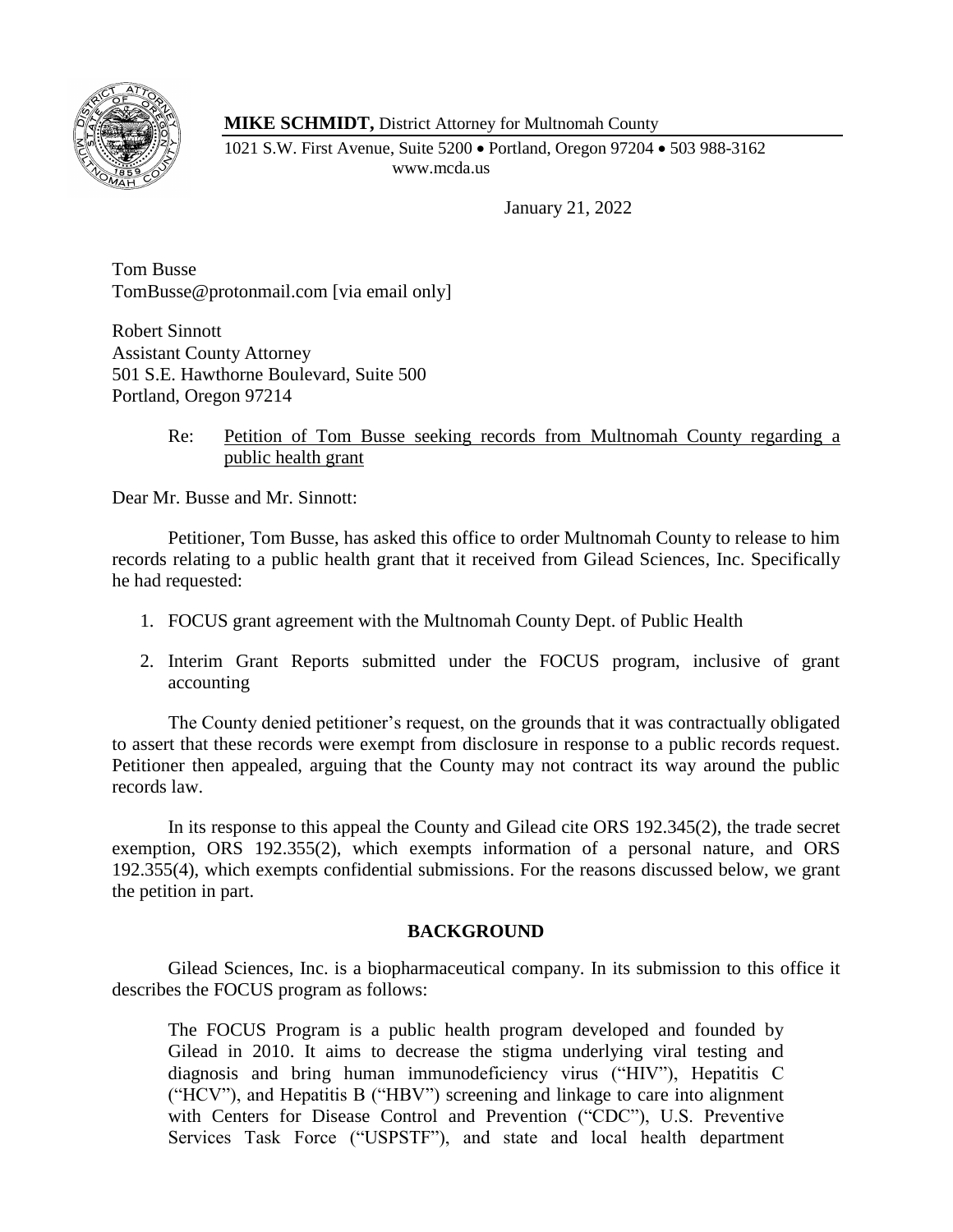Page 2 January 21, 2022 Petition of Tom Busse

> guidelines. The FOCUS Program provides awards to healthcare organizations throughout the United States to enable such organizations (termed "FOCUS partners") to develop sustainable systems-level infrastructure changes using the FOCUS T.E.S.T. Model with regard to HIV, HCV, and/or HBV screening and linkage to care. As part of the program, FOCUS partners submit specific reports, which explain how they have implemented their FOCUS project to-date, gaps and issues identified, and certain other project-related information that is specific to the FOCUS Program.

The Multnomah County Health Department received a FOCUS grant to implement expanded viral testing options in county health clinics. It is the initial grant agreement describing the County's reporting obligations, and an interim report prepared under this grant, that are at issue in this appeal. $<sup>1</sup>$ </sup>

#### **DISCUSSION**

#### A. Trade Secrets – ORS 192.345(2) & ORS 646.461

ORS 192.345(2) conditionally exempts trade secrets from disclosure under the public records law. However, the Court of Appeals has made clear that the misappropriation of trade secrets provisions in ORS 646.461 *et seq*. apply unconditionally in the public records context. *Pfizer Inc. v. Oregon Dep't of Justice*, 254 Or App 144, 158 (2012). That is to say, if release of a public record would constitute a misappropriation of a trade secret, those records are exempt from disclosure without consideration of the public's interest in disclosure.

ORS 646.461(4) defines a trade secret as:

information, including a drawing, cost data, customer list, formula, pattern, compilation, program, device, method, technique or process that:

(a) Derives independent economic value, actual or potential, from not being generally known to the public or to other persons who can obtain economic value from its disclosure or use; and

(b) Is the subject of efforts that are reasonable under the circumstances to maintain its secrecy.

The two documents at issue present different considerations, so we address them each in turn.

# *i. The grant agreement*

 $\overline{\phantom{a}}$ 

As an initial matter, Gilead no longer claims that the entire grant agreement contains trade secret information. Gilead asserts that all of Section 2, the last paragraph of Section 1, and

<sup>&</sup>lt;sup>1</sup> The petition filed with this office also references a "Final Grant Report." However, the underlying public records request did not include this record, so we do not have jurisdiction to consider it here.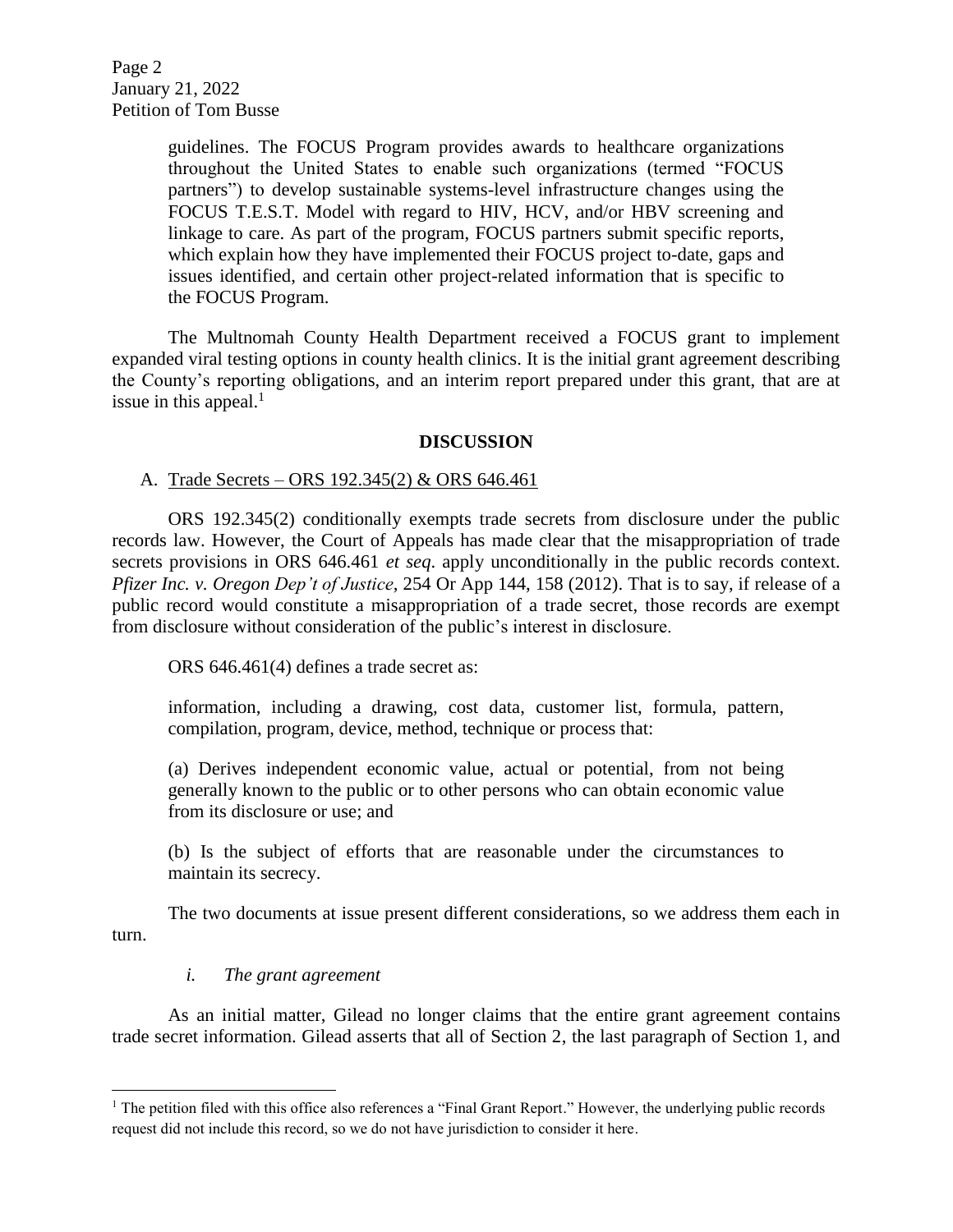Page 3 January 21, 2022 Petition of Tom Busse

both attached exhibits constitute trade secrets. As to the balance of the agreement Gilead, and by extension the County, no longer asserts it is exempt from disclosure.

In *Pfizer* the court wrote that an entity asserting information is a trade secret must establish that it "(1) gain[s] value because it is not generally known and (2) [is] the subject of reasonable efforts to maintain that secrecy." *Id*. at 163. An uncontradicted declaration of a senior company executive that "adequately described the potential harm that would result from the release of the [document]" is sufficient to establish these elements. In this case, Gilead has submitted such a declaration and, on an uncontradicted record, this is sufficient to establish that the information contained in Section 2, the last paragraph of Section 1, and Exhibits A & B constitutes a trade secret.<sup>2</sup> The balance of the grant agreement must be disclosed, except as specifically mentioned Section C below.

# *ii. Interim grant report*

As to the interim report prepared by the County Health Department, it is not a trade secret because it is factual information generated externally to Gilead and held by a third party. Certainly the report *relates* to Gilead's program, but we know of no authority, in any jurisdiction, finding that a factual report prepared by a government body can constitute a trade secret of a private firm.

Perhaps, in Gilead's possession, the aggregate of all factual reports that it gathers from all FOCUS grant recipient might be a compilation of information that would meet criteria under ORS 646.461(4). But an Oregon government employee's recitation of operational successes and shortcomings in implementing a grant-funded program is a quintessential public record about the conduct of public business. We do not believe that the legislature could have intended to allow a private firm to shroud local government operations in secrecy. And, given the premise that the public records law must always be interpreted in favor of disclosure, we cannot find this government-prepared report constitutes a trade secret. *Colby v. Gunson*, 224 Or App 666, 676 (2008) (finding this premise extends to exemptions existing outside the public records law).

# B. Confidential Submission

l

ORS 192.355(4) exempts from disclosure,

Information submitted to a public body in confidence and not otherwise required by law to be submitted, where such information should reasonably be considered confidential, the public body has obliged itself in good faith not to disclose the information, and when the public interest would suffer by the disclosure.

<sup>2</sup> We recognize that in an *ex parte* sub-judicial proceeding before the district attorney under ORS 192.415, petitioner does not have access to the civil discovery tools necessary to attempt to contradict these assertions. See, *Pfizer* at 163 ("If [DOJ] wanted to challenge Mr. Gibney's factual assertions, it could easily have sought discovery from Pfizer, including the deposition of Mr. Gibney. It also could have attempted to submit a factual affidavit by a competent witness challenging Mr. Gibney's sworn statements regarding Pfizer's investment in the creation and the maintenance of the protected material.") (quoting plaintiff's brief on means of contradicting such a declaration)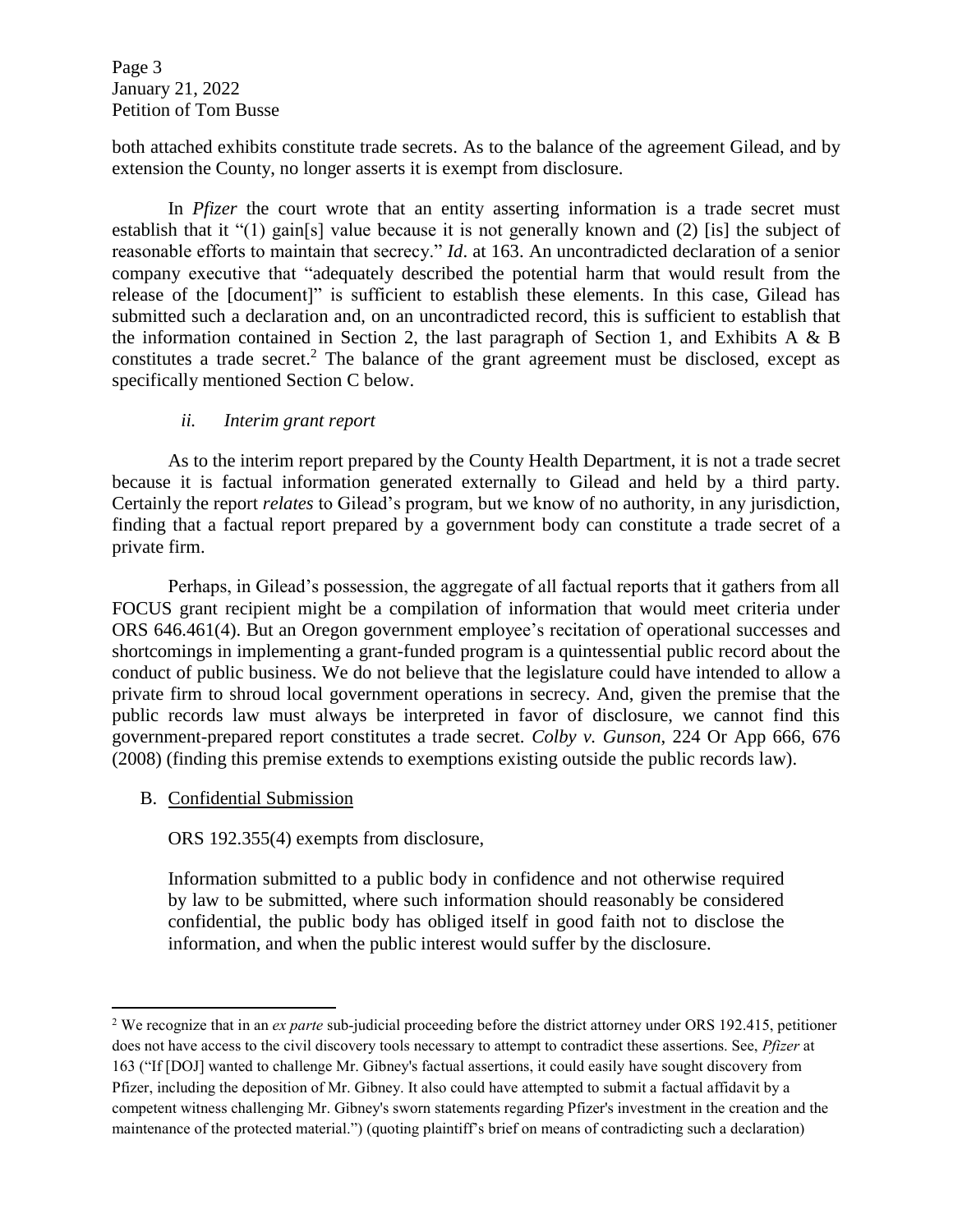Page 4 January 21, 2022 Petition of Tom Busse

l

Because we have already concluded that the information Gilead seeks to exempt from disclosure in the grant agreement is exempt as a trade secret, we need not further consider whether or not it also constitutes a confidential submission.

As to the interim report, it cannot qualify for protection under this section because it was not "submitted to a public body." This information was prepared by a public body and submitted to Gilead, not the other way around. As such, it is not a confidential submission under ORS 192.355(4).

Gilead makes the related argument that, whatever the technical applicability of this exemption, the County contractually obliged itself to keep these materials confidential in the grant agreement. As the Court of Appeals held in *Pfizer*, a confidentiality agreement may bind a public body to keep materials confidential, but only to the extent that the Oregon Public Records Law independently exempts them from disclosure. *Pfizer* at 146.

A confidentiality agreement, whatever its wording, does not have any independent ability to render government records confidential.<sup>3</sup> Rather, it may only mandate that a public body assert an exemption that would otherwise apply. This does not render confidentiality agreements meaningless, however. With a few exceptions not relevant here, all exemptions to the public records law are permissive. Public bodies may choose to release a record even if they could lawfully assert an exemption. *Colby v. Gunson*, 224 Or App 666 (2008) ("An exemption from disclosure under the Public Records Law allows, but does not require, nondisclosure of the record.") A confidentiality agreement may obligate a public body to assert an exemption that they would otherwise prefer not to. It could also serve to establish that the public body obliged itself to keep the material confidential, which is one of the five elements that a public body must establish to withhold records under this section.

C. Information of a Personal Nature – ORS 192.355(2)

ORS 192.355(2) exempts from disclosure:

Information of a personal nature such as but not limited to that kept in a personal, medical or similar file, if public disclosure would constitute an unreasonable invasion of privacy, unless the public interest by clear and convincing evidence requires disclosure in the particular instance. The party seeking disclosure shall have the burden of showing that public disclosure would not constitute an unreasonable invasion of privacy.

Gilead and the County make various claims of exemption under this section for names of specific employees, their health information, job titles of relevant employees, and an email address.

<sup>3</sup> We recognize that the confidentiality agreement in *Pfizer* expressly referenced the public records law in a way that the agreement here does not. This does not alter the foundational premise that a public body may not, by contract, make confidential what the legislature has mandated be public.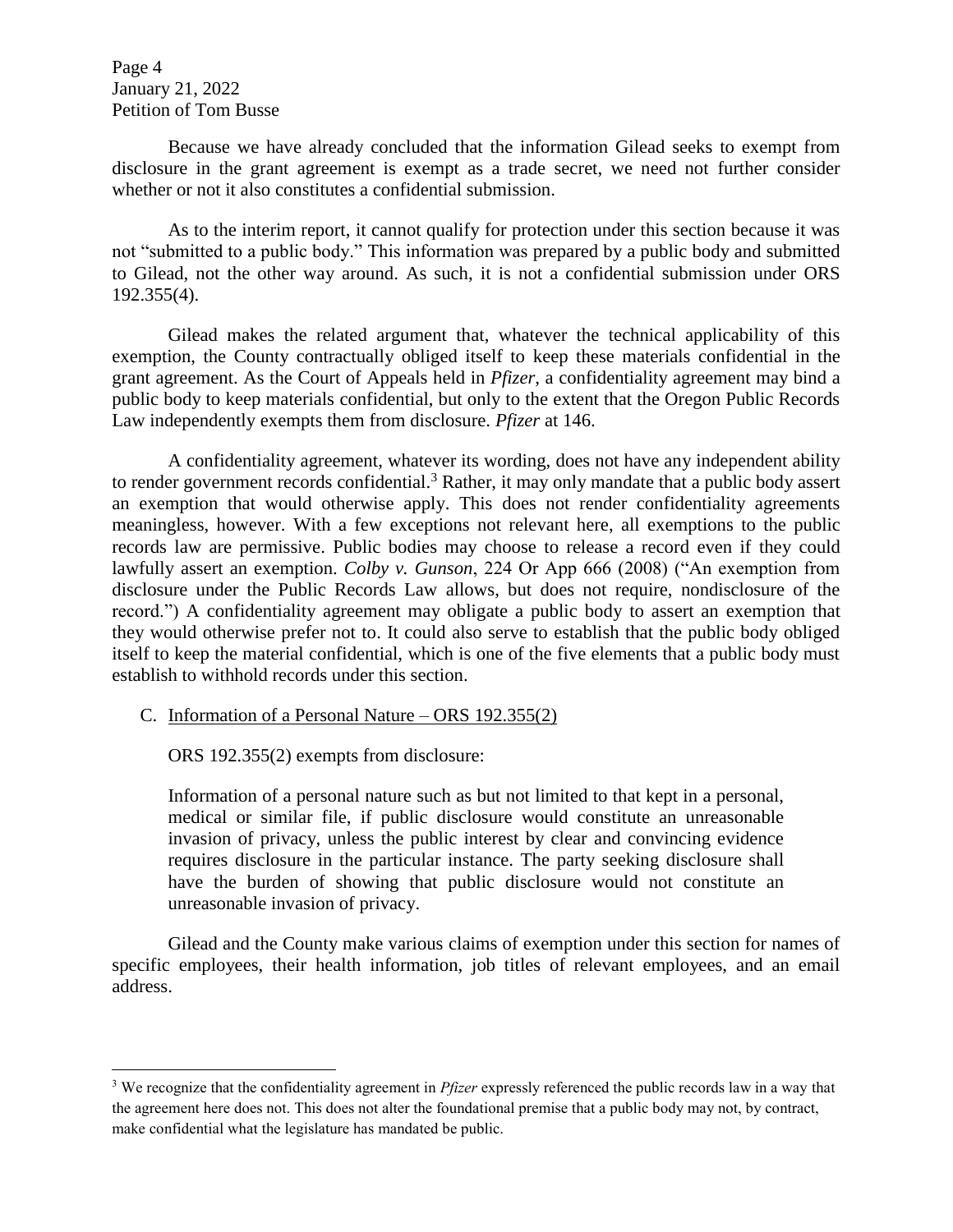Page 5 January 21, 2022 Petition of Tom Busse

Analyzing a claim of exemption under this section involves three questions: 1) is the information of a personal nature; 2) would disclosure constitute an unreasonable invasion of privacy; and 3) if yes to both, does the public interest nonetheless require disclosure. *Jordan v. MVD*, 308 Or 433 (1989). Gilead and the County assert that this particular requestor has a history of harassing and threatening health officials and that disclosure of any personal information, to include names, of individuals that might appear in the grant agreement or interim report would unreasonably invade these employees' privacy.

The likely actions of a requestor upon receiving information can inform whether its release constitutes an unreasonable invasion of privacy. See, *Jordan* at 444 (Gillette concurring).

A person's name is "personal information" and can be withheld under this section upon an appropriate factual showing. *Petition of Babcock*, MCDA PRO 04-01 (2001) (exempting names of animal control officers who had euthanized animals given specific past actions of the particular requestor). Given the assertions of Gilead and the County, and review of relevant police records, we agree that release of these names to this requestor would unreasonably invade the privacy of the named employees. As such, the personal names of Gilead employees and County employees appearing in these records may be redacted.

The copies of the records provided for our review also suggest redaction to job titles. General job titles (e.g. "regional manager" "vice president" "team lead" etc.) are not personal information. These positions could be occupied by any person or persons at any time and are not "personal" to any individual. Accordingly, we do not find them exempt under this section.

The interim report contains a single sentence discussing personal health information of a County employee in section 1.c.iii. Release of a person's medical information is a presumptive invasion of their privacy and, as such, this too may be redacted. See, *Petition of Friedman*, MCDA PRO 18-39 (2019).

Lastly, Gilead asserts that an email address appearing in the grant agreement is exempt from disclosure. While not exempt under this section (it is not an employee's individual email so is not "personal information") it nonetheless may be withheld from disclosure pursuant to ORS 192.355(40)(a), which exempts "[e]lectronic mail addresses in the possession or custody of […] a local government[.]")

#### **ORDER**

Accordingly, the petition is granted in part. The County is ordered to release the interim grant report and a copy of the grant agreement redacted consistent with the discussion above. In summary:

| <b>Document</b>             | <b>Approved Redactions</b> |                                         |
|-----------------------------|----------------------------|-----------------------------------------|
| <b>Interim Grant Report</b> | p. 1                       | email address                           |
|                             | p. 12                      | first sentence of section 1.c.iii       |
|                             | passim                     | individual employee names               |
| <b>Grant Agreement</b>      | pp. $2-3$                  | the last paragraph of Section 1 and the |
|                             |                            | entirety of Section 2                   |
|                             | p. 8                       | names of signatories                    |